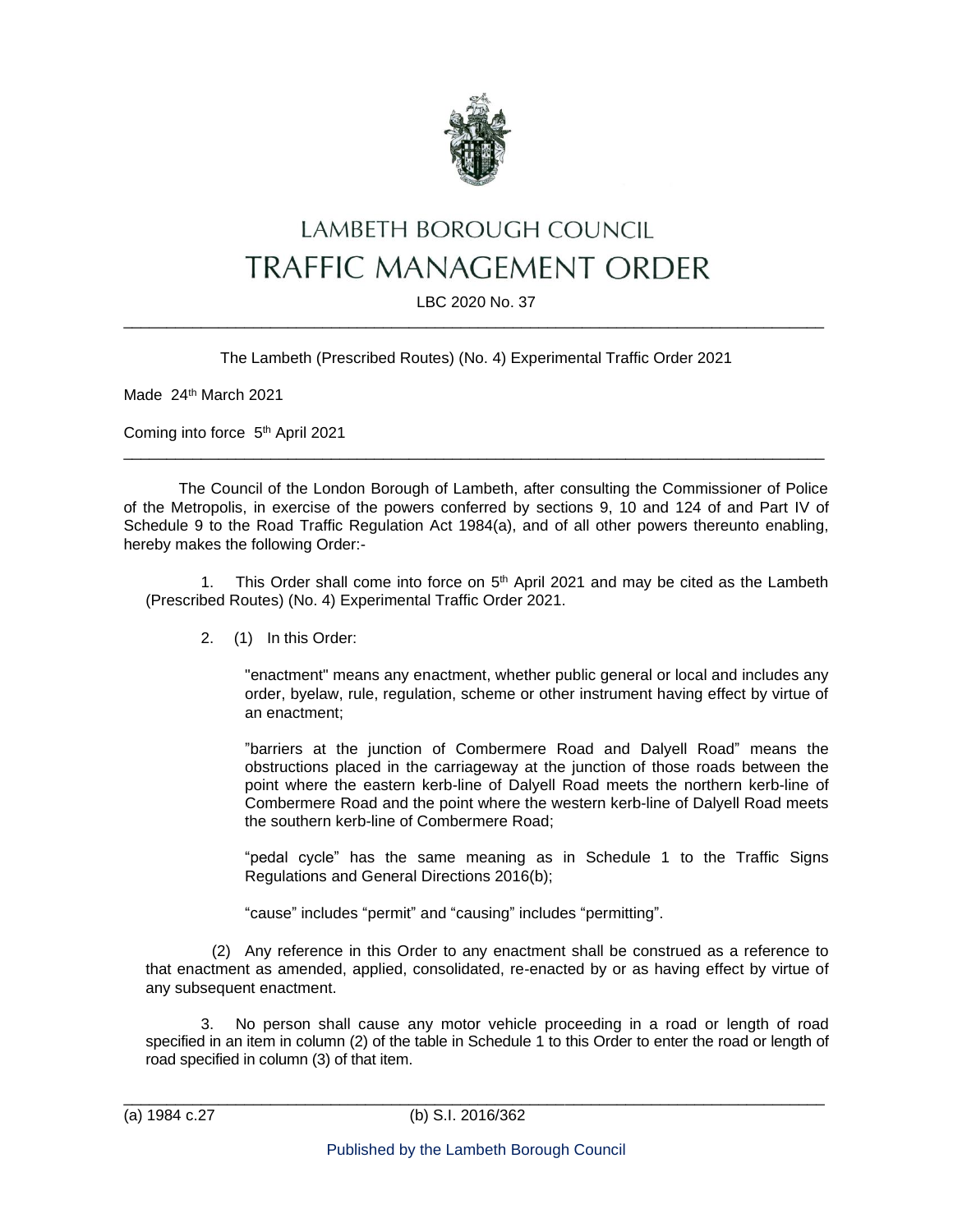4. No person shall cause any vehicle proceeding in a road specified in an item in column (2) of the table in Schedule 2 to this Order to turn right into the road specified in column (3) of that item.

5. No person shall cause any vehicle proceeding in a road specified in an item in column (2) of the table in Schedule 3 to this Order to turn left into the road specified in column (3) of that item.

6. No person causing any vehicle to proceed in Sandmere Road shall thereupon cause that vehicle to turn right into Bedford Road.

7. No person shall cause any motor vehicle proceeding in the carriageway on the northwest side of the barriers at the junction of Dalyell Road and Combermere Road and an imaginary line extending between those barriers, to enter the carriageway on the south-east side of those barriers and that imaginary line.

8. No person shall cause any motor vehicle proceeding in the carriageway on the southeast side of the barriers at the junction of Dalyell Road and Combermere Road and an imaginary line extending between those barriers, to enter the carriageway on the north-west side of those barriers and that imaginary line.

9. No person shall cause any vehicle to proceed in that length of Pulross Road which lies between the western kerb-line of Dalyell Road and the eastern kerb-line of Mordaunt Road in a direction other than from east to west.

10. No person shall cause any motor vehicle proceeding in the length of Pulross Road that lies west of the eastern kerb-line of Mordaunt Road, including any vehicle that enters that length of Pulross Road from Mordaunt Road, to enter that length of Pulross Road which lies east of the eastern kerb-line of Mordaunt Road.

11. No person shall cause any vehicle to proceed in that length of Pulross Road which lies between the eastern kerb-line of Dalyell Road and a point 2 metres west of the common boundary of Nos. 62 and 62c Pulross Road in a direction other than from west to east.

12. No person shall cause any vehicle proceeding in the length of Pulross Road that lies east of a point 2 metres west of the common boundary of Nos. 62 and 62c Pulross Road to enter that length of Pulross Road which lies west of that point.

13. Nothing in Article 4, 5, 6, 9 or 11 of this Order shall apply in relation to a pedal cycle.

14. Nothing in Articles 3 to 11 inclusive of this Order shall apply in relation to any vehicle when it is being used for ambulance, fire brigade or police purposes and the observance of that Article would be likely to hinder the use of that vehicle for the purpose for which it is being used.

- 15. Nothing in Articles 3 to 12 inclusive of this Order shall apply to:-
	- (a) anything done with the permission or at the direction of a police constable in uniform or a traffic warden; or
	- (b) any person who causes any vehicle to proceed in accordance with any restriction or requirement indicated by traffic signs placed pursuant to section 66 or 67 of the Road Traffic Regulation Act 1984.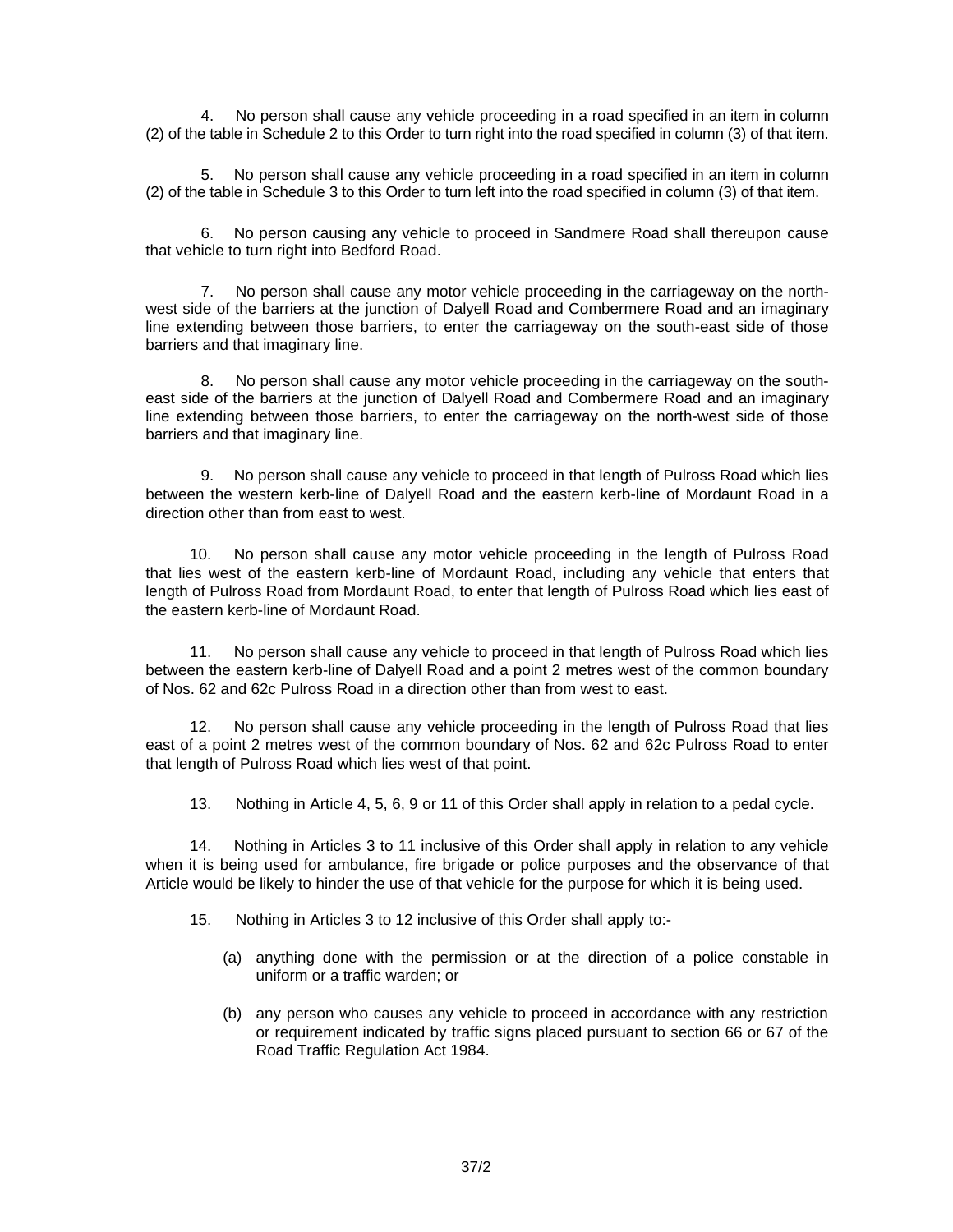16. Without prejudice to the validity of anything done or any liability incurred in respect of any act or omission before the coming into force of this Order:-

- (a) the Lambeth (Temporary Traffic Restrictions) (Bedford Road, Concanon Road, Sandmere Road, Santley Street and Tintern Street) Order 2020 which was made on 24th July 2020 is hereby revoked; and
- (b) the Lambeth (Temporary Traffic Restrictions) (Pulross Road and Dalyell Road) Order 2020 which was made on 14<sup>th</sup> August 2020 is hereby revoked.

17. In pursuance of section 10(2) of the Road Traffic Regulation Act 1984, the Assistant Director of Infrastructure, Environment, Public Realm & Climate Change Delivery or some other person authorised in that behalf by him, may, if it appears to him or that other person essential in the interests of the expeditious, convenient and safe movement of traffic, or for preserving or improving the amenities of the area through which any road affected by this Order runs, modify or suspend the operation of this Order or any provision of it, save that no modification shall make an addition.

Dated this twenty-fourth day of March 2021.

Ben Stevens Highway Network Manager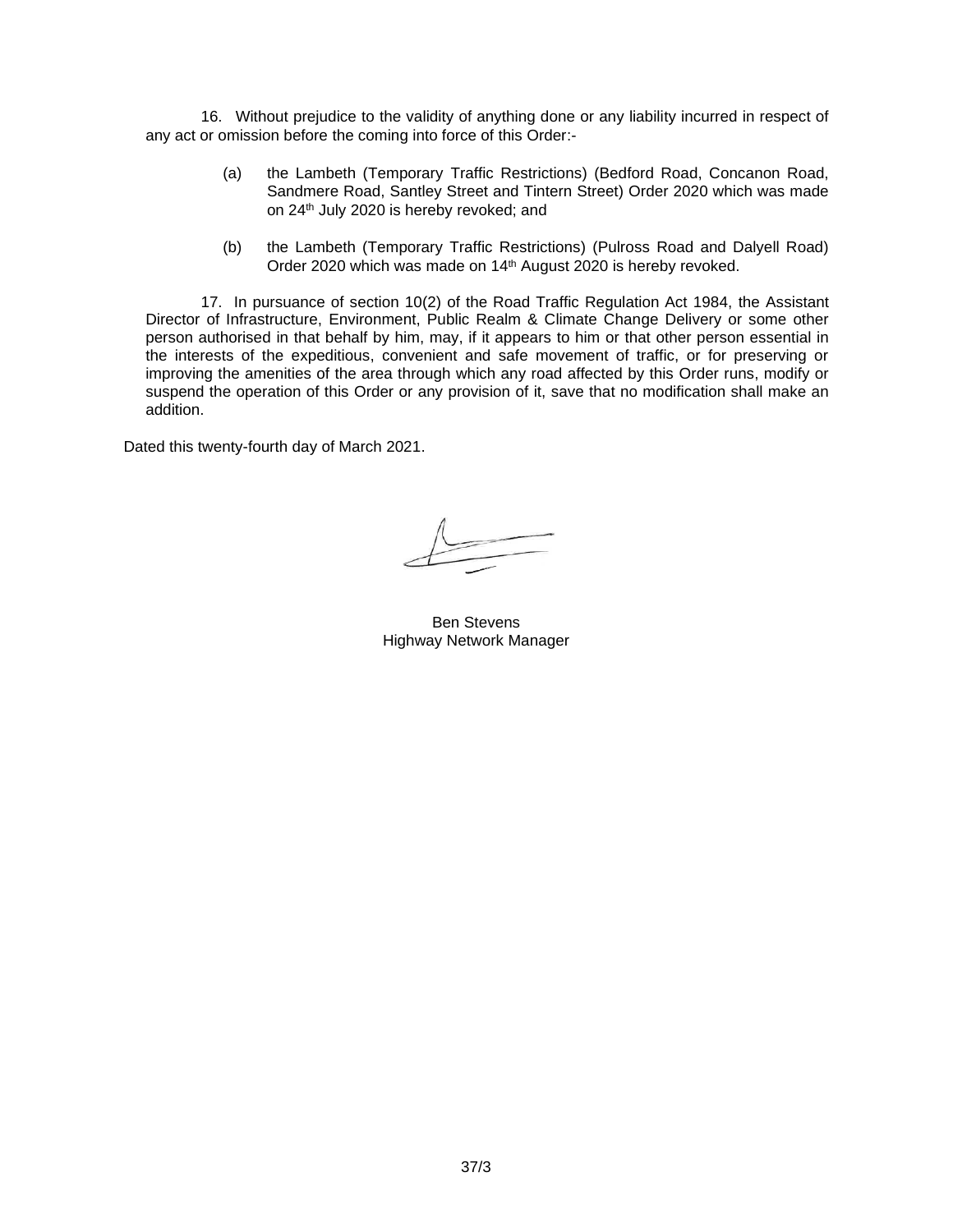#### SCHEDULE 1

### (No entry to motor vehicles)

| (1)<br>Item No. | (2)<br>Road or length of road in which the motor<br>vehicle is proceeding                                                                             | (3)<br>Road or length of road the motor vehicle<br>shall not enter                                                                                    |
|-----------------|-------------------------------------------------------------------------------------------------------------------------------------------------------|-------------------------------------------------------------------------------------------------------------------------------------------------------|
| 1.              | <b>Bedford Road</b>                                                                                                                                   | Sandmere Road                                                                                                                                         |
| 2.              | Concanon Road<br>the length that lies south of a point 4.5<br>metres south of the southern kerb-line of<br>Santley Street.                            | Concanon Road<br>the length that lies north of a point 4.5<br>metres south of the southern kerb-line<br>of Santley Street.                            |
| 3.              | Concanon Road<br>the length that lies north of a point 4.5<br>metres south of the southern kerb-line of<br>Santley Street.                            | Concanon Road<br>the length that lies south of a point 4.5<br>metres south of the southern kerb-line<br>of Santley Street.                            |
| 4.              | Ferndale Road<br>the length that lies east of a point 5.5<br>metres west of the common boundary of<br>Nos. 232 and 234 Ferndale Road.                 | Ferndale Road<br>the length that lies west of a point 5.5<br>metres west of the common boundary of<br>Nos. 232 and 234 Ferndale Road.                 |
| 5.              | Ferndale Road<br>the length that lies west of a point 5.5<br>metres west of the common boundary of<br>Nos. 232 and 234 Ferndale Road.                 | <b>Ferndale Road</b><br>the length that lies east of a point 5.5<br>metres west of the common boundary of<br>Nos. 232 and 234 Ferndale Road.          |
| 6.              | Sandmere Road<br>the length that lies west of a point 13<br>metres west of the western kerb-line of<br>Tintern Street, measured on the south<br>side. | Sandmere Road<br>the length that lies east of a point 13<br>metres west of the western kerb-line of<br>Tintern Street, measured on the south<br>side. |
| 7.              | Sandmere Road<br>the length that lies east of a point 13<br>metres west of the western kerb-line of<br>Tintern Street, measured on the south<br>side. | Sandmere Road<br>the length that lies west of a point 13<br>metres west of the western kerb-line of<br>Tintern Street, measured on the south<br>side. |
| 8.              | Shannon Grove<br>the length that lies north of a point 7.5<br>metres south of the southern kerb-line of<br>Nursery Road.                              | Shannon Grove<br>the length that lies south of a point 7.5<br>metres south of the southern kerb-line<br>of Nursery Road.                              |